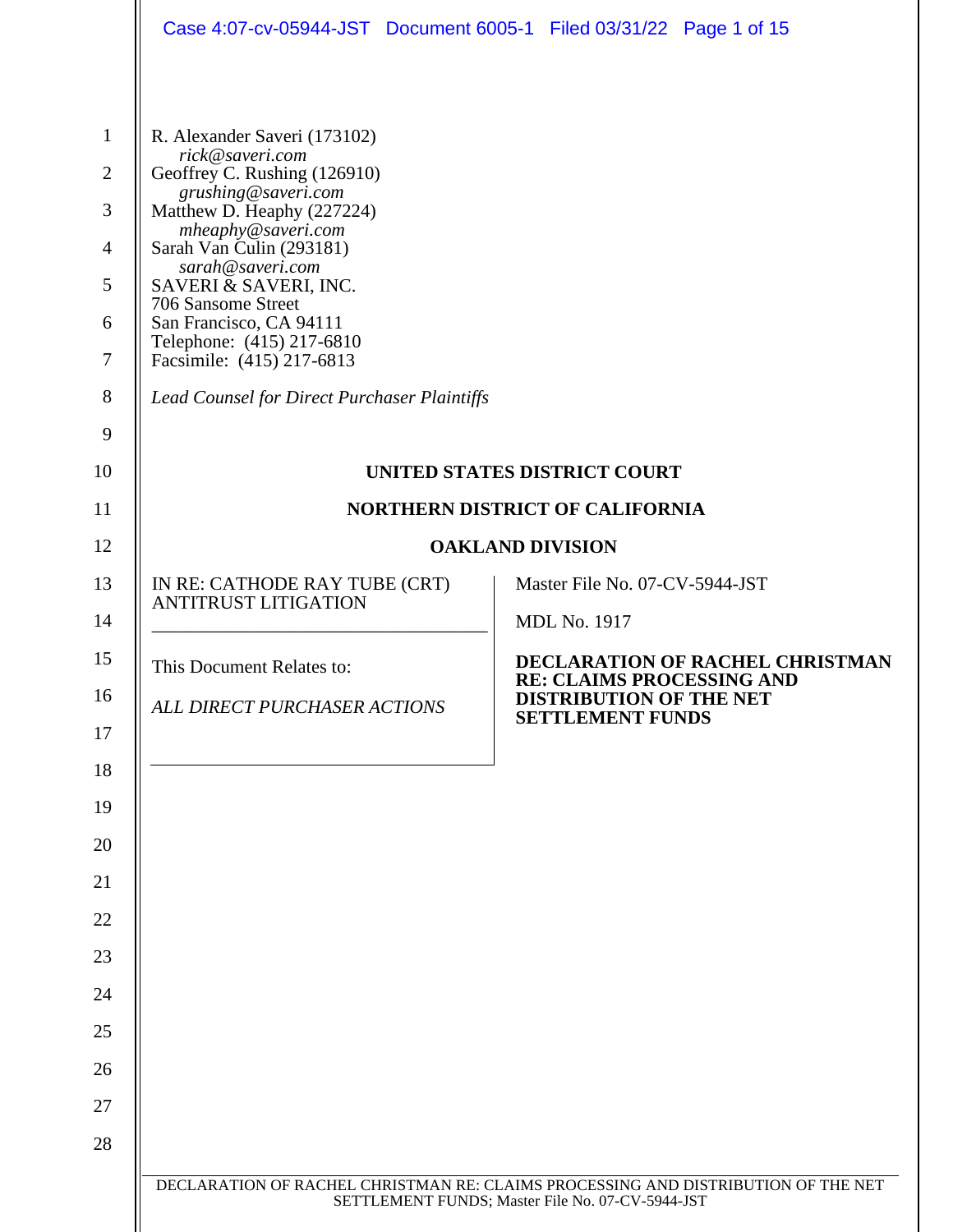3

4

5

6

7

8

9

10

11

12

1

I, Rachel Christman, declare as follows:

1. I am employed by KCC Class Action Services, LLC, the successor company of Gilardi & Co. LLC (collectively "KCC"), located at 1 McInnis Parkway, Suite 250, San Rafael, California. KCC was hired by Class Counsel as the Settlement Administrator in this matter. I am over 21 years of age and am not a party to this action. Except as otherwise stated, I have personal knowledge of the facts set forth herein and, if called as a witness, could and would testify competently thereto.

2. I make this declaration to report on: (a) a summary of Notice Procedures; (b) KCC's processes for reviewing, analyzing, and validating the claims received; (c) calculating the total qualifying purchases for the initial distribution of the Net Settlement Funds; and (d) calculating the *pro rata* share of the Net Settlement Funds to be distributed to each approved claimant.

## **Summary of Notice Procedures**

1 DECLARATION OF RACHEL CHRISTMAN RE: CLAIMS PROCESSING AND DISTRIBUTION OF THE NET SETTLEMENT FUNDS; Master File No. 07-CV-5944-JST 13 14 15 16 17 18 19 20 21 22 23 24 25 26 27 28 3. As further outlined in the *Declaration of Markham Sherwood re Dissemination of Notice to Class Members and Requests for Exclusion*, filed August 6, 2012 (ECF No. 1294), the *Declaration of Markham Sherwood re Dissemination of Panasonic Notice to Class Members and Requests for Exclusion*, filed November 8, 2012 (ECF No. 1434), the *Declaration of Markham Sherwood re Dissemination of LG Notice to Class Members and Requests for Exclusion*, filed January 24, 2013 (ECF No. 1541), the *Declaration of Markham Sherwood re Dissemination of Toshiba Notice to Class Members and Requests for Exclusion*, filed May 29, 2013 (ECF No. 1696), the *Declaration of Ross Murray Re Dissemination of Hitachi/Samsung Notice to Class Members and Requests for Exclusion*, filed June 26, 2014 (ECF No. 2650), the *Declaration of Ross Murray re Dissemination of Thomson/TDA Notice to Class Members and Requests for Exclusion, filed* August 24, 2015 (ECF No. 4017), the *Amended Declaration of Ross Murray re Dissemination of Thomson/TDA Notice to Class Members and Requests for Exclusion,* filed August 26, 2015 (ECF No. 4020), the *Declaration of Ross Murray re Dissemination of Notice and Claim Forms to Class Members and Lack of Objections to Plaintiff's Motion for Attorneys' Fees and Costs, filed October* 8, 2015 (ECF No. 4114-2), the *Declaration of Ross Murray re Dissemination of Litigated Class Notice to Class Members and Requests for Exclusion,* filed January 21, 2016 (ECF No. 4330), the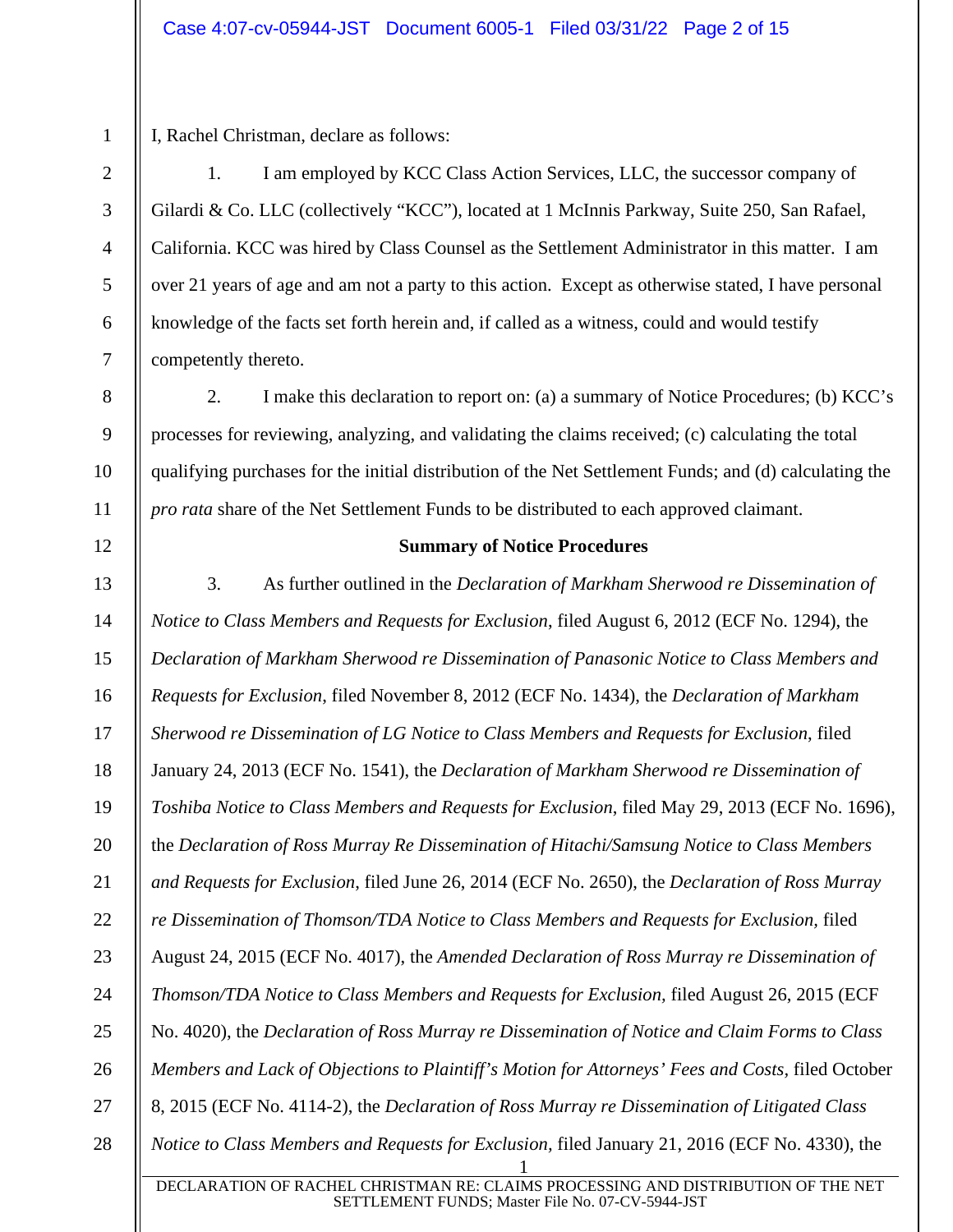1 2 3 4 5 *Declaration of Rachel Christman re Dissemination of Notice to Class Members re Mitsubishi Electric Settlement and Application for Attorneys; Fees and Expenses and Incentive Awards,* filed March 6, 2017 (ECF No. 5126), and the *Declaration of Rachel Christman re Class Members' Response to Notice*, filed May 18, 2017 (ECF No. 5163-2), KCC has performed outreach to potential Class Members in nine phases:

10

11

12

13

14

15

16

17

18

19

20

21

22

23

24

25

26

27

a. Dissemination of notice relating to the Chunghwa and Philips Settlement Agreements ("Chunghwa/Philips Notice") took place on June 7, 2012. KCC mailed notice to 16,307 potential Class Members and sent notice via e-mail to 791 potential Class Members. The Chunghwa/Philips Notice provided Class Members with the opportunity to object to or request exclusion from the settlements with Defendants Chunghwa and Philips.

b. Dissemination of notice relating to the Panasonic Settlement Agreement ("Panasonic Notice") took place on September 10, 2012. KCC mailed notice to 16,333 potential Class Members and sent notice via email to 872 potential Class Members. The Panasonic Notice provided Class Members with the opportunity to object to or request exclusion from the settlement with the Panasonic Defendants.

c. Dissemination of notice relating to the LG Settlement Agreement ("LG Notice") took place on November 27, 2012. KCC mailed notice to 16,601 potential Class Members and sent notice via email to 872 potential Class Members. The LG Notice provided Class Members with the opportunity to object to or request exclusion from the settlement with the LG Defendants.

d. Dissemination of notice relating to the Toshiba Settlement Agreement ("Toshiba Notice") took place on April 1, 2013. KCC mailed notice to 16,618 potential Class Members and send notice via email to 872 potential Class Members. The Toshiba Notice provided Class Members with the opportunity to object to or request exclusion from the settlement with Defendant Toshiba.

e. Dissemination of notice relating to the Hitachi and Samsung SDI Settlement Agreements ("Hitachi/Samsung Notice") took place on April 28, 2014. KCC mailed notice to 16,895 potential Class Members and send notice via email to 873 potential Class Members. The

28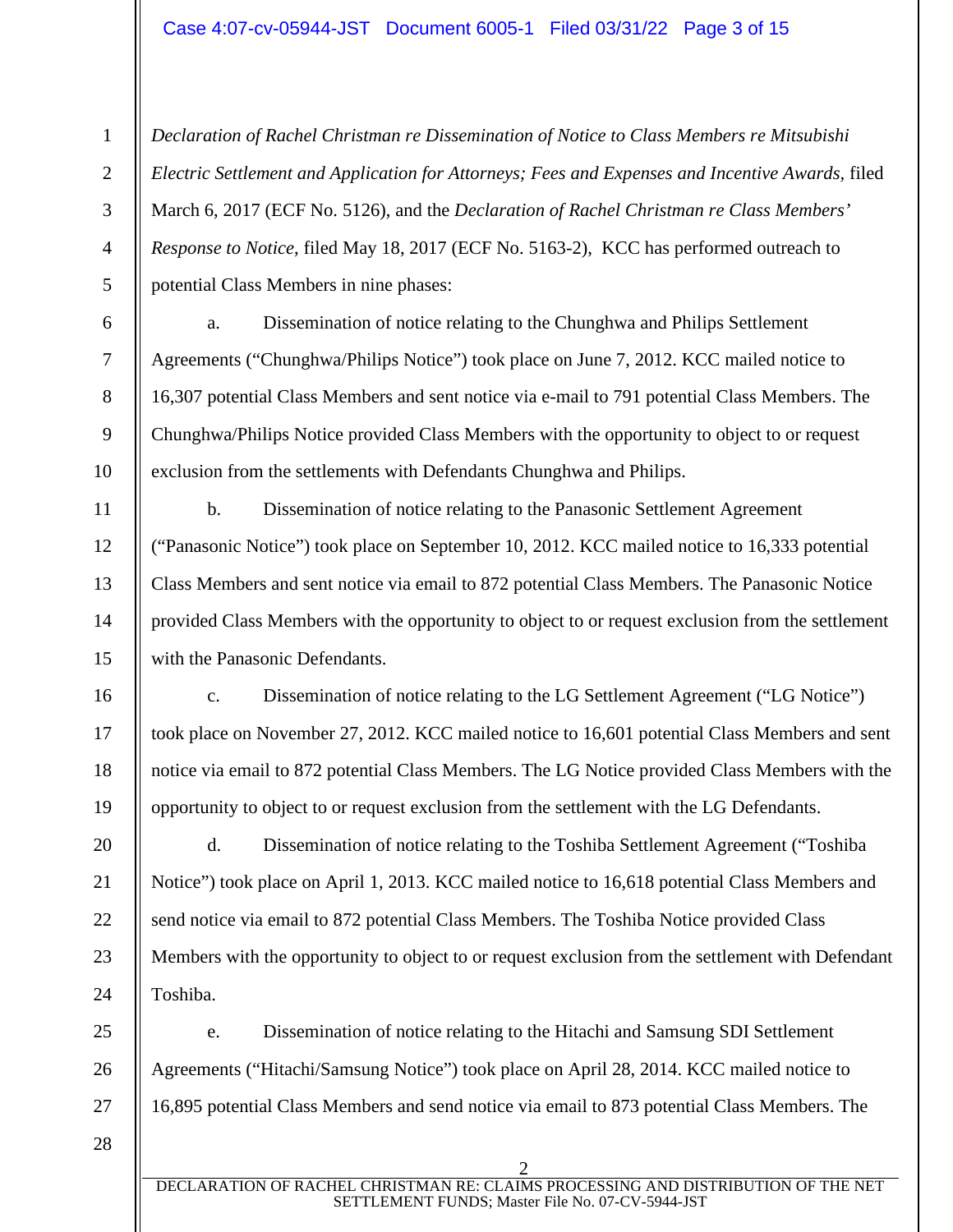Hitachi/Samsung Notice provided Class Members with the opportunity to object to or request exclusion from the settlements with Defendants Hitachi and Samsung SDI.

1

2

3

4

5

6

7

8

9

10

11

12

13

14

15

16

17

18

f. Dissemination of notice relating to the Thomson/TDA Settlement Agreement ("Thomson/TDA Notice") took place on June 26, 2015. KCC mailed notice to 16,914 potential Class Members and send notice via email to 873 potential Class Members. The Thomson/TDA Notice provided Class Members with the opportunity to object to or request exclusion from the settlement with Defendant Thomson/TDA.

g. The "Initial Claims Mailing" took place on September 11, 2015, wherein KCC mailed a notice and Proof of Claim form to 16,941 potential Class Members and sent notice via email to 873 potential Class Members. The Initial Claims Mailing provided Class Members with the opportunity to file a claim for payment from the Settlements with Defendants Chunghwa, Philips, Panasonic, LG, Toshiba, Hitachi, and Samsung SDI by December 10, 2015.

h. Dissemination of notice relating to the Litigated Class ("Litigated Class Notice") took place on November 23, 2015. KCC mailed notice to 18,038 potential Class Members and sent notice via email to 873 potential Class Members. The Litigated Class Notice provided Class Members with the opportunity to object to or request exclusion from Litigated Class. Class Members who excluded themselves from the Litigated Class are excluded from the settlement with Defendant Mitsubishi.

19 20 21 22 23 24 i. The "Second Claims Mailing" took place on February 27, 2017, wherein KCC mailed a notice and Proof of Claim form to 19,609 potential Class Members and sent notice via email to 1,343 unique email addresses on the updated Class List. The Second Claims Mailing provided Class Members with the opportunity to object to the Settlement with Defendant Mitsubishi and with the opportunity to file a claim for payment from the settlements with all Defendants by May 29, 2017. $^1$ 

25 26

27

28

3 DECLARATION OF RACHEL CHRISTMAN RE: CLAIMS PROCESSING AND DISTRIBUTION OF THE NET SETTLEMENT FUNDS; Master File No. 07-CV-5944-JST

<sup>&</sup>lt;sup>1</sup> Claimants who had previously filed claims in the Initial Claims Mailing were advised it was not necessary to file a second claim in the Second Claims Mailing so long as no details on the claim had changed. All claims received in the Initial Claims Mailing were considered for payment alongside all claims submitted in the Second Claims Mailing.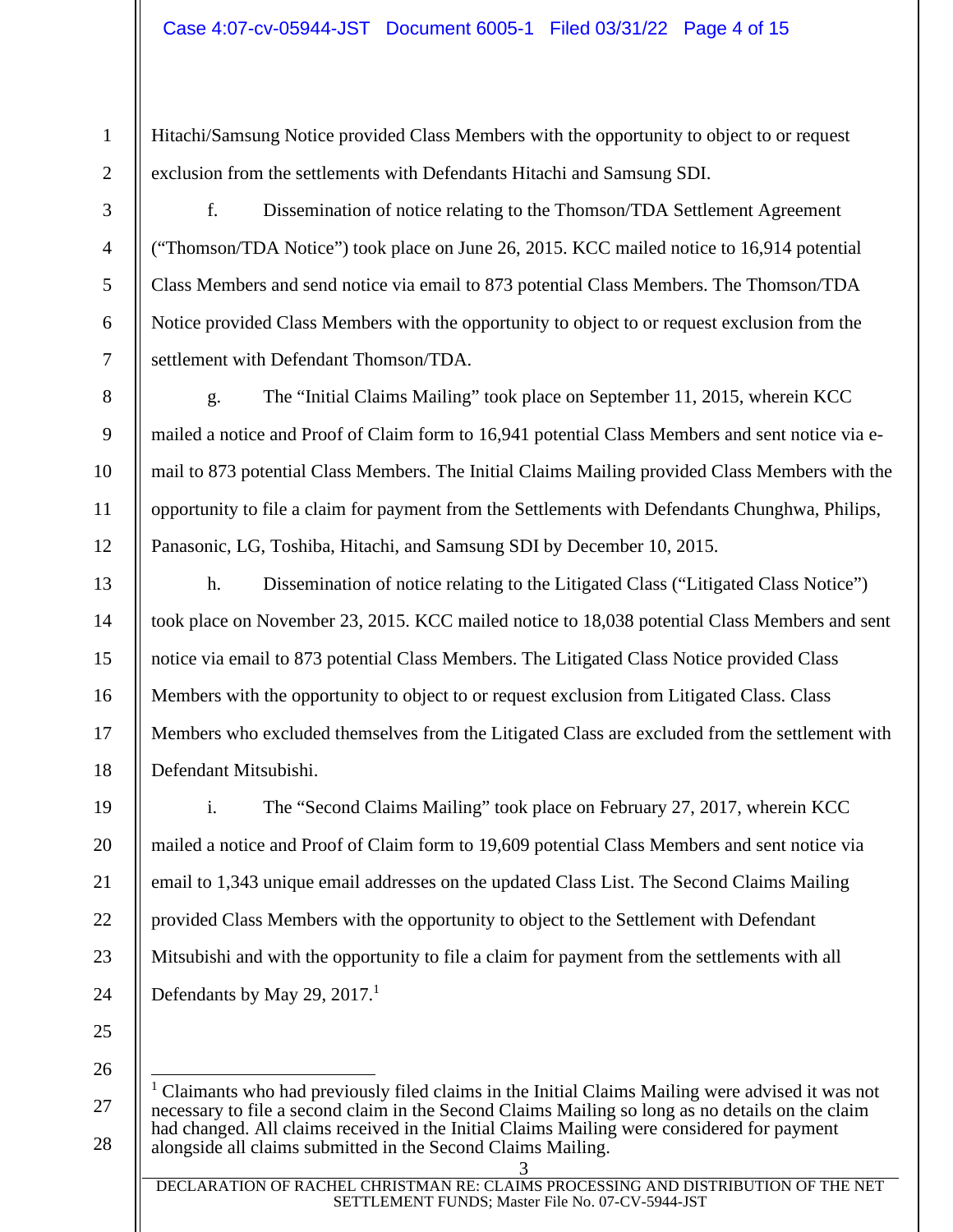4 1 2 3 4 5 6 7 8 9 10 11 12 13 14 15 16 17 18 19 20 21 22 23 24 25 26 27 28 4. In addition to the direct notice outreach described above, summary notice was published in the *Wall Street Journal* during each phase listed above, with an additional publication in the *New York Times* for the Thompson/TDA Settlement, the Litigated Class Notice, and the Second Claims Mailing. KCC also established a settlement website (www.CRTDirectPurchaserAntitrustSettlement.com), case dedicated email address (claims@CRTDirectPurchaserAntitrustSettlement.com), Post Office Box, and toll free number (877-224-3063), allowing potential Class Members access to additional information and documents about the settlements, including the settlement agreements, the Preliminary and Final Approval Orders, the Final Judgments, the Notices, Summary Notices, and a downloadable Proof of Claim Form. **Requests for Exclusion**  5. Class Members were provided with the opportunity to request exclusion from individual settlements while maintaining their claims in the remaining settlements. KCC received requests for exclusion from 31 entities and 2 individual persons, a total of 33 requests. Of these, 8 also filed individual claims for payment from the Settlement Funds (referred to herein as "Opt-Out Claimants"). Attached hereto as Exhibit A is a list of all requests for exclusion along with detail from which settlement each request was made and identification of the 8 Opt-Out Claimants. **Collection and Evaluation of Claim Forms**  6. Class Members who wished to file claims were able to do so by completing the Proof of Claim form in its entirety and mailing it to KCC no later than the postmark deadline of May 29, 2017. Class Members also had the option of visiting the settlement website and filing the Proof of Claim form electronically by May 29, 2017. The format of the Proof of Claim form was designed to be clear and simple so that potential claimants could easily fill out the form and provide information required in support of their claims. The Proof of Claim form requested a summary of all purchases of Cathode Ray Tubes ("CRTs") and Finished Products containing Cathode Ray Tubes ("CRT Finished Products") made directly from any Defendant or Co-Conspirator from March 1, 1995 through November 25, 2007 (the "Class Period").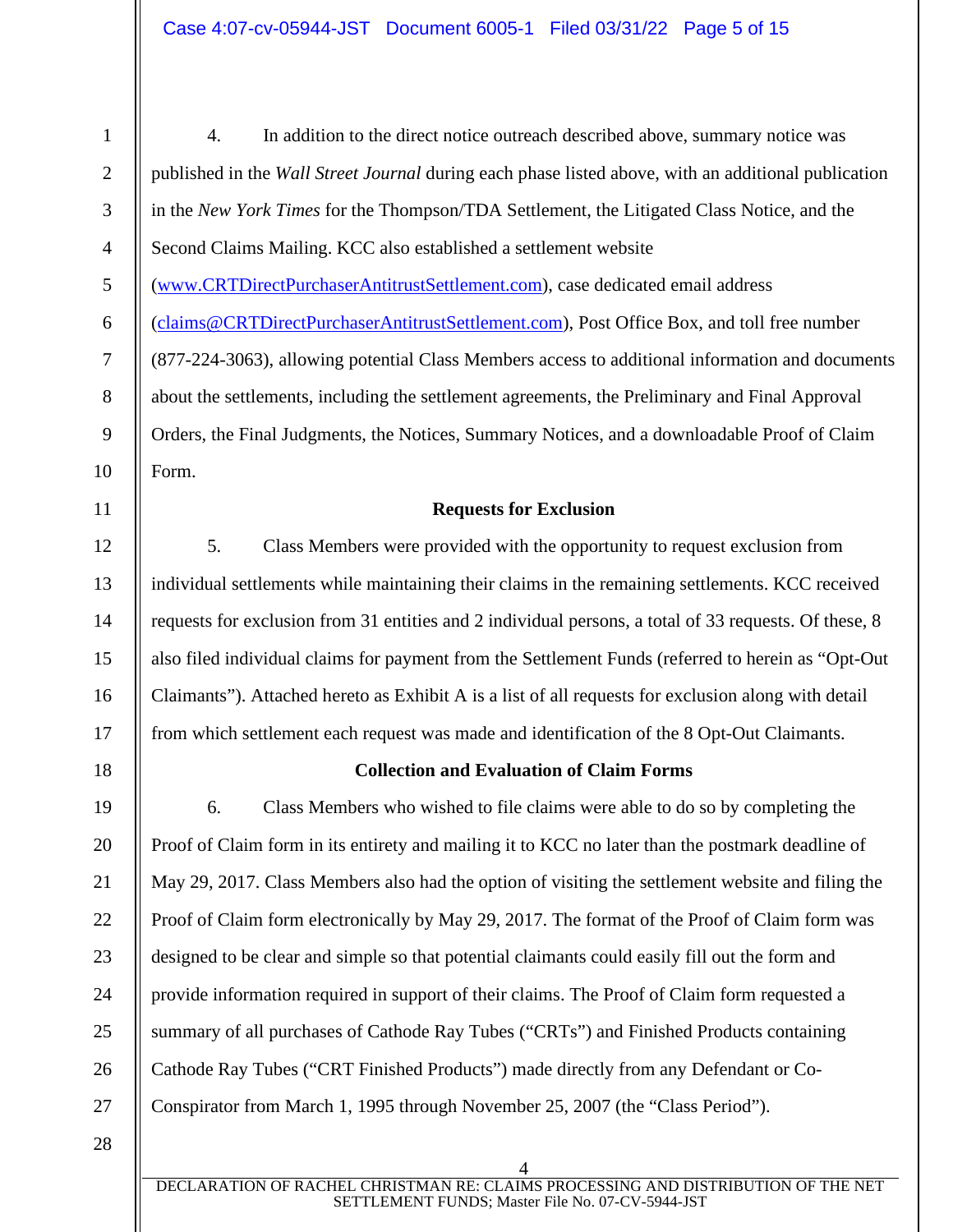2

3

4

5

6

7

8

9

10

7. As of the date of this declaration, KCC has received 4,080 claims. For quality control purposes, each paper and electronic Proof of Claim form submitted was given a unique claim number and was entered into KCC's proprietary database. The total amount of claimed CRT and CRT Finished Product purchases is \$28,354,000,987.99, with claimed Calculated CRT Purchases<sup>2</sup> of \$19,030,717,038.45. Of the 4,080 claims filed, 73 were filed after the May 29, 2017 Claims Filing Deadline. To facilitate the greatest number of valid claims possible and maximize the benefit to the Class, KCC recommends approving without qualification all late claims which are otherwise valid; a total of 45 recommended approved late claims.

8. As explained below, after extensive claims analysis, KCC has verified that 1,834 submitted claims are eligible and valid.

5 DECLARATION OF RACHEL CHRISTMAN RE: CLAIMS PROCESSING AND DISTRIBUTION OF THE NET 11 12 13 14 15 16 17 18 19 20 21 22 23 24 25 26 27 28 9. KCC reviewed each Proof of Claim form submitted for completeness and determined that some claims were deficient or incomplete. Among the various types of deficiencies found were: (a) claimants failed to provide a purchase amounts for CRT and CRT Finished Products purchased from Defendants (or subsidiary or affiliate thereof) or Co-Conspirators on the Proof of Claim form or only partially completed this information when filling out the Proof of Claim form; (b) claimants failed to sign the Proof of Claim form; (c) claimants included ineligible purchases (such as indirect purchases at retail, purchases of electronics and/or other products which do not qualify as CRTs or CRT Finished Products, CRT and CRT Finished Product purchases made outside of the Class Period, CRT and CRT Finished Product purchases made from non-Defendants or Co-Conspirators, or CRT and CRT Finished Product purchases made outside of the United States; (d) a Third Party Filer (an entity that files a claim on behalf of a claimant pursuant to assignment or service agreement) failed to provide a signed Service Agreement demonstrating agency, or sufficient claim information or documentation of purchases by the assignor; (e) claimants submitted duplicate Proof of Claim forms (including instances of potential fraudulent filings where numerous Proof of Claim forms were submitted on behalf of a single entity, in many instances with an attempt to slightly vary the claimant contact information in an attempt to avoid <sup>2</sup> To determine each approved claimant's "Calculated CRT Purchases", CRT tubes (CPTs/CDTs) are calculated at full value while televisions are valued at 50% and computer monitors are valued at 75%.

SETTLEMENT FUNDS; Master File No. 07-CV-5944-JST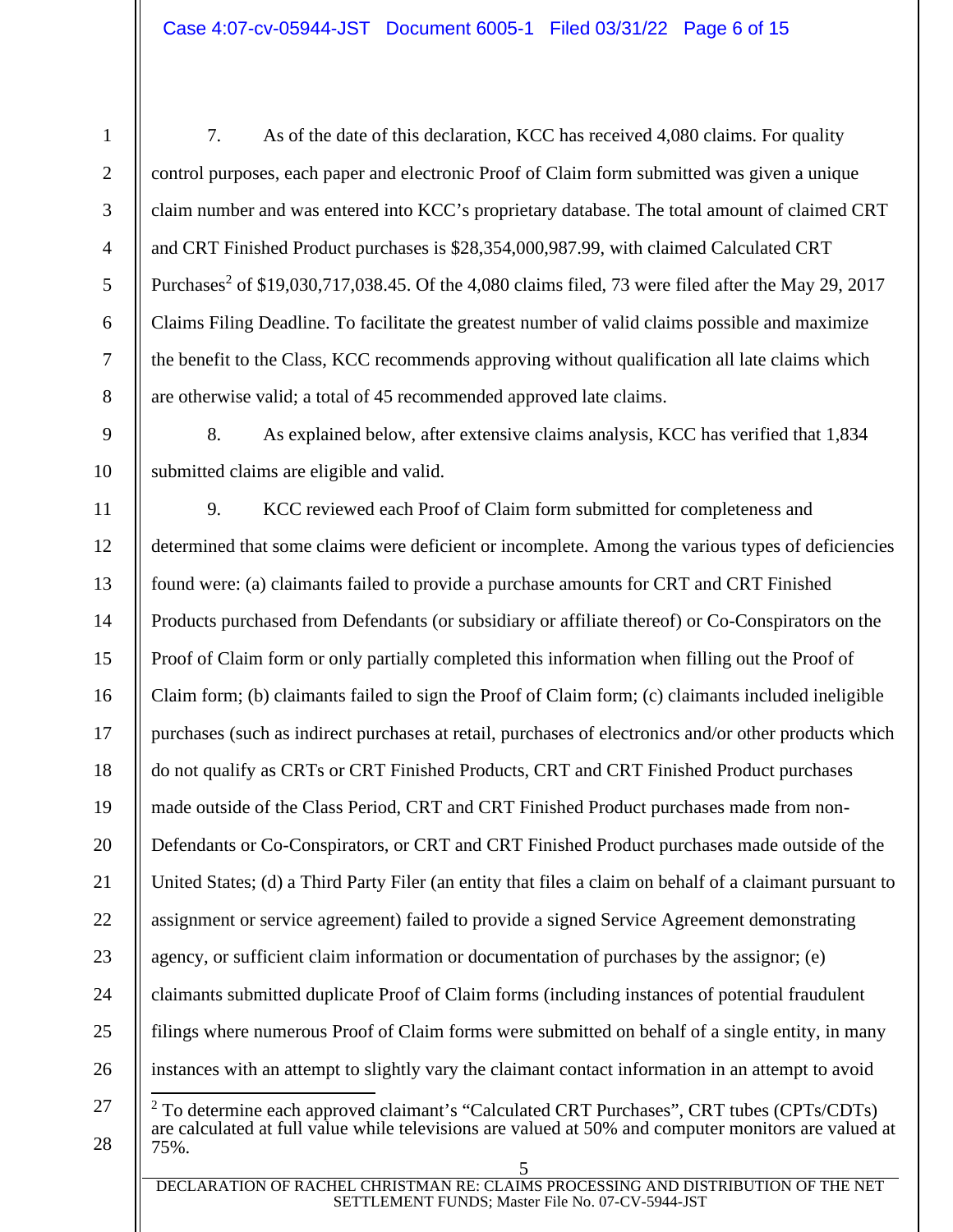detection); or (f) claimants submitted competing Proof of Claim forms (two completed Proof of Claim forms were submitted on behalf of the same claimant by two separate entities).

1

2

3

4

5

6

7

8

9

10

11

12

13

14

15

16

17

18

19

10. Deficiency Outreach: Where a claim exhibited one or more of the criteria addressed in ¶¶ 9(a) – 9(d) herein, KCC mailed and/or emailed a Notice of Deficient Claim which outlined the deficiencies in the claim and provided claimants with the opportunity to correct the deficiencies. Where no response was provided, the deficient claim was rejected and sent notice of such rejection. Where a response to the Deficiency Outreach was provided, KCC reviewed the response and corrected the deficiency accordingly. If the response was not sufficient to clear the deficiency(ies) on a claim, the claimant was so informed and no further outreach was performed by KCC unless requested by the claimant.

11. Duplicate Review: Where a claim fell into one or more of the categories addressed in  $\P$ [ $\phi$ ] 9(e) – 9(f) herein, KCC reviewed the potential duplicate claims to remove complete duplicates (where a single claimant inadvertently filed more than one identical claim) and to consolidate partial duplicates (where a single claimant filed more than one claim with unique purchase information; in such cases the purchase information from both claims was consolidated into a single master claim with the second claim marked as a duplicate filing). Where competing claims were filed, KCC defaulted to the claim filed by the claimant (where a competing claim had been filed by a Third Party Filer) or reached out to both parties to identify the master and duplicate claims. All complete duplicate, partial duplicate and competing claims have been resolved.

20 21 22 23 24 25 26 27 28 12. Fraud Review: KCC reviewed all filed claims and flagged submissions where certain criteria were met (multiple claims filed using a single IP address, multiple claims filed with a pattern of slight variance in the claim name, email address, and/or mailing address, or claims filed by individuals who have been previously identified as fraudulent filers in other cases which KCC has administered). Claims which were determined to be fraudulent were rejected and sent a Notice of Rejected Claim. Claims which were identified as potentially fraudulent were sent a Request for Documentation. Where no response was provided, the potentially fraudulent claim was rejected without further outreach. Where a response was provided, KCC reviewed the response and provided a determination.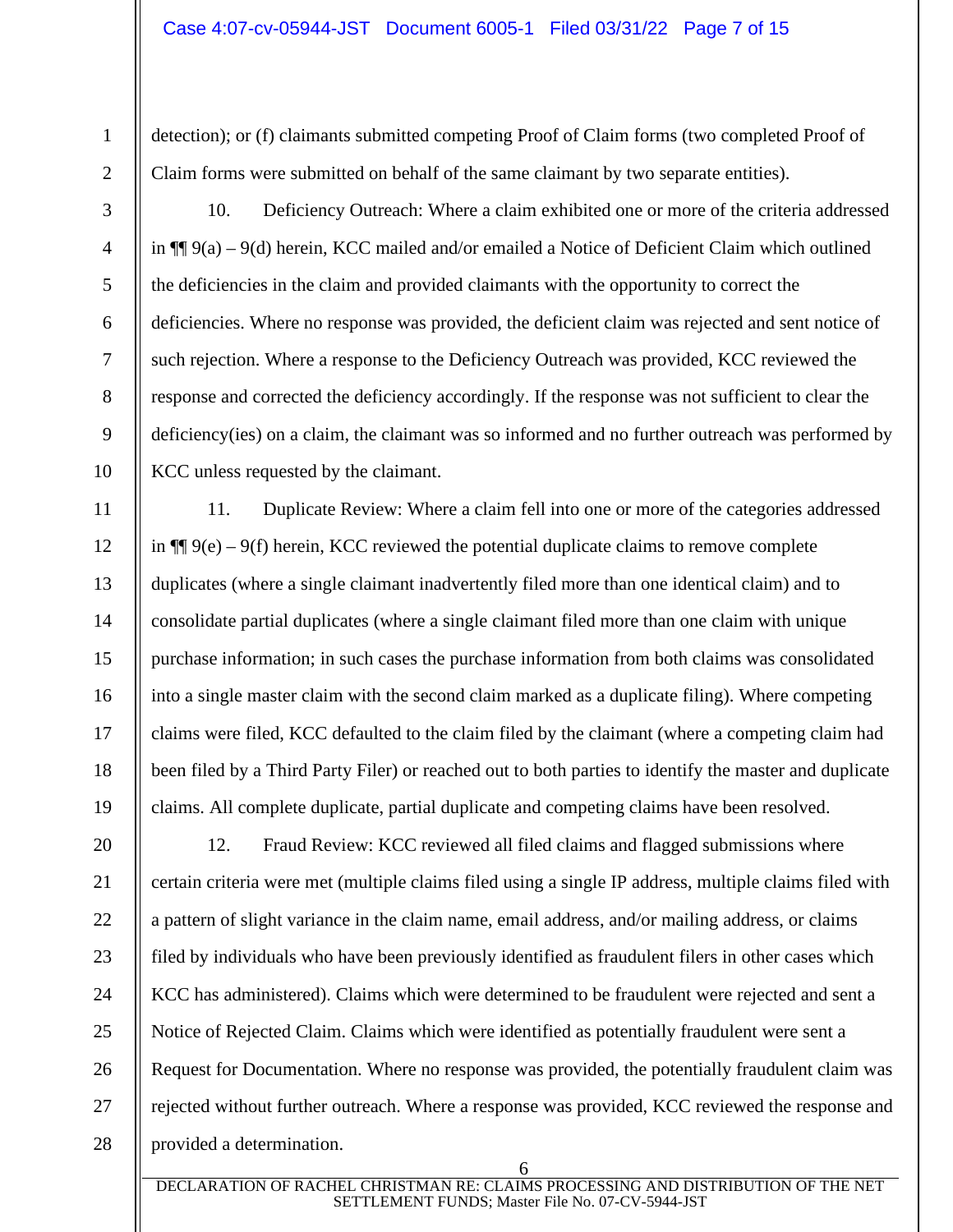2

3

4

5

6

7

8

9

10

11

12

13

14

15

16

17

18

19

20

21

13. The notifications addressed in  $\P$  10 – 12 above as well as the Requests for Documentation addressed in ¶ 15 and the final determination notices addressed in ¶ 28 below were sent on a rolling basis as determinations were made. To the extent multiple claims could be addressed in a single notice (for entities who filed claims on behalf of multiple claimants), or where a notice served multiple purposes (for example, outlining a deficiency and also requesting documentation), the notices were consolidated. All notices regarding the rejection (in whole or in part) of a claim contained a response deadline which could vary based on specific negotiations with the claimant, but in no event was less than 15 days. To the extent a claimant submitted a response within a reasonable time after a given deadline, KCC considered those responses to be timely if relevant documentation and/or information was provided. As of the date of this declaration, KCC has sent 7,667 such notices addressing all 4,080 filed claims, and the deadline to respond or dispute for each has passed.

## **Claim Document Review**

14. All claims were subject to review and/or audit by KCC. In collaboration with Class Counsel, KCC evaluated all filed claims to establish a threshold at which claimants would be required to submit documentation to support their claimed purchases. The threshold was set at \$100,000 in Calculated CRT Purchases. Claims which fell at or above the review threshold are referred to herein as "Top Claims" where claims which fell below the review threshold are referred to as "Basic Claims." Of the 4,080 claims filed, 323 unique claims (or 7.92% of the total count of claims) were reviewed as Top Claims, accounting for 89.59% of the total amount of CRT Purchases being claimed.

7 22 23 24 25 26 27 28 15. KCC received a summary compilation of purchase records from Class Counsel. These records (referred to herein as the "Defendant Purchase Records") are composed of a summary Excel spreadsheet listing known CRT and CRT Product purchases from the Defendants by Class Members during the Class Period. KCC has been informed that the Defendant Purchase Records do not represent a full and complete record of all qualifying purchases from all Defendants during the entire Class Period. As such, the Defendant Purchase Records are used for comparison against filed claims and to supplement claims where no documentation is able to be provided by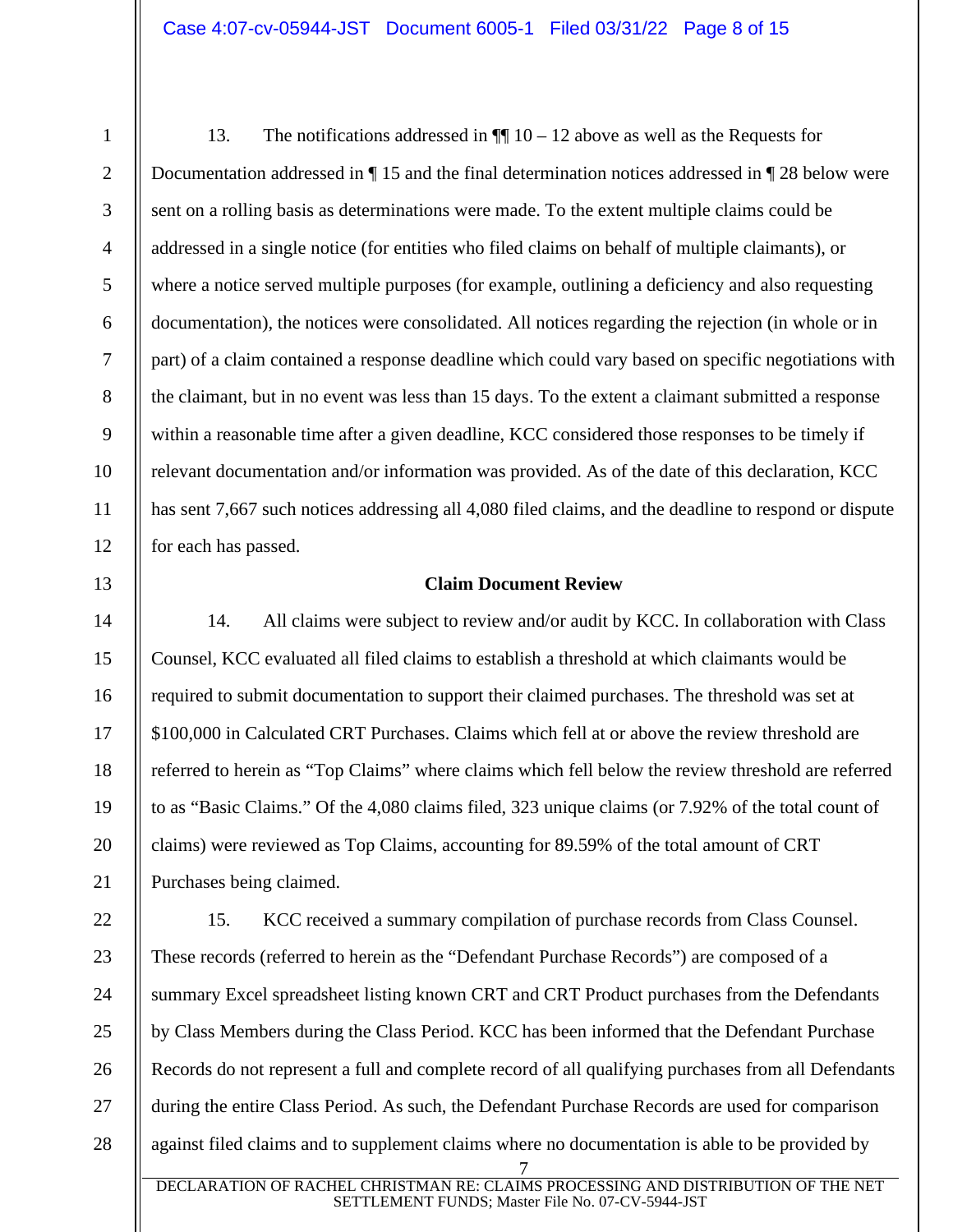2

3

4

5

6

7

8

9

10

11

12

13

14

15

16

17

21

the Class Member. Where a Top Claim included claim purchase information consistent with the Defendant Purchase Records, the claim was approved. Where a Top Claim did not respond to Requests for Documentation or responded indicating documentation was not available, they have been notified that their claims were being adjusted to the amount reflected in the Defendant Purchase Records or, if there was no such data, that the claim was denied.

16. Top Claims which include claimed purchases in excess of the Defendant Purchase Records were reviewed based on documentation submitted by the claimant. The claim documentation review was designed to confirm that claimed purchases were: 1) CRTs or CRT Finished Products; 2) purchased directly from a Defendant (or subsidiary or affiliate thereof) or Co-Conspirator; 3) purchased within the United States; and 4) purchased within the Class Period. The ideal form of documentation is a copy of a Class Member's internal recordkeeping in database format (such as Microsoft Excel), which allows KCC to run various queries and comparisons to efficiently evaluate the veracity of claimed purchases. The level of detail in database documentation can vary from simple (e.g., 3-4 columns providing only the amount of information necessary to validate a claim) to highly complex (e.g., multiple tabbed databases with thousands of line items over dozens of columns constituting the full unfiltered internal recordkeeping for a claimant).

18 19 20 22 23 24 17. To the extent documentation submitted in support of a claim was not in a database format (additional documentation types submitted include internal recordkeeping in pdf format, purchase orders, invoices, screen shots of computer images, etc.), KCC attempted to review the documentation as submitted or reached out to the claimant to request documentation in a database format. However, where no such documentation was available, KCC manually transcribed purchase information from the documentation submitted. In some cases, claimants submitted thousands of pages of documents in support of their claims.

8 25 26 27 28 18. Once a claim had documentation in a reviewable database format, KCC reviewed claimed purchases on a line-item basis. Some documents provided a description of the product purchased (i.e., "CRT", "TV", "Monitor", etc.), where others provided only product numbers or serial numbers. Where no detailed description was available, KCC manually reviewed the product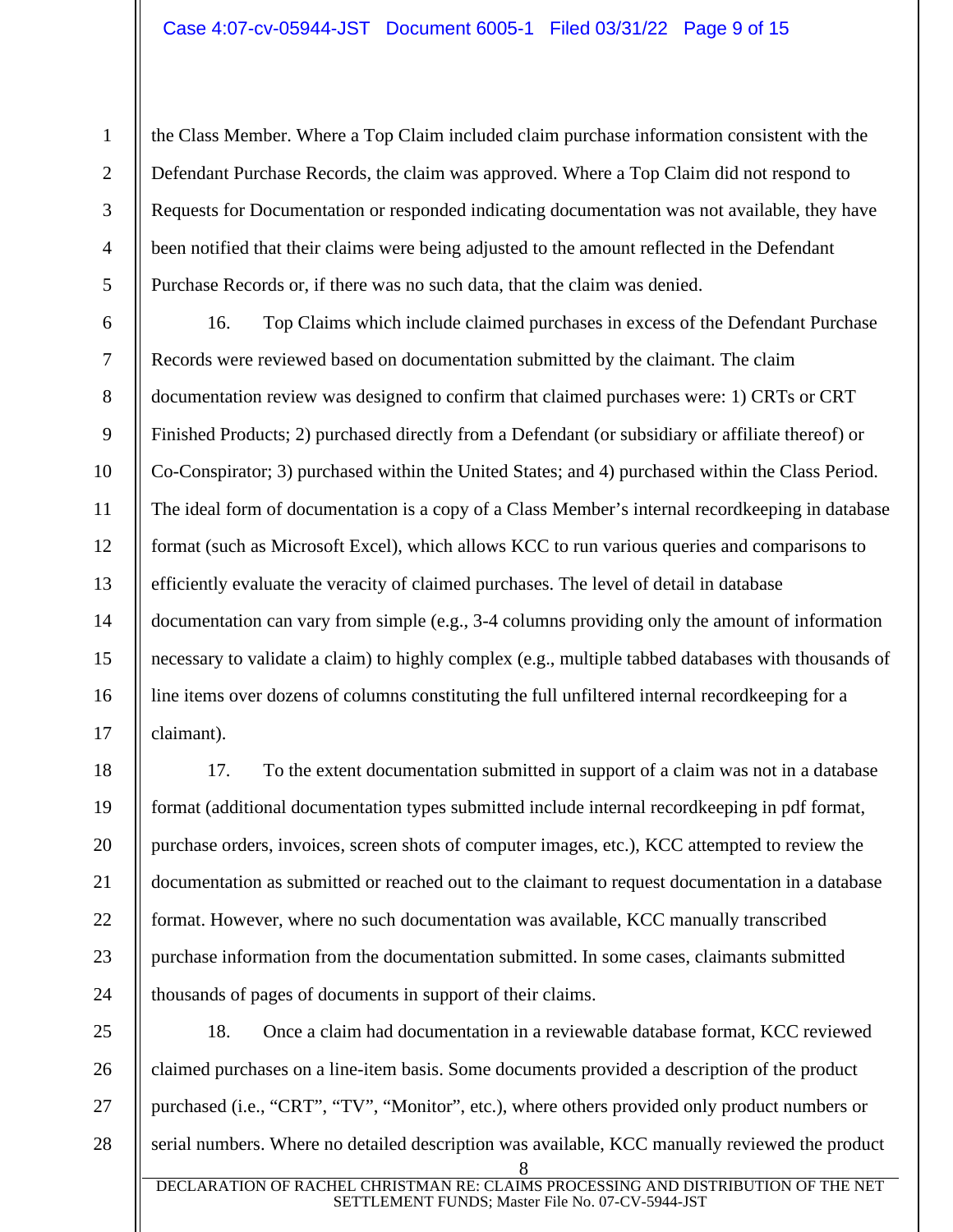or serial numbers via online searches to determine if the product did, in fact, qualify. KCC manually reviewed tens of thousands of line items across numerous Top Claims to determine eligibility.

19. KCC utilized a two-tier process to review claim documentation. Tier 1 included the initial review by a team of claims review agents and Tier 2 included a more in-depth review for certain claims by the case management team, who are equipped with a comprehensive knowledge of the numerous nuances of this matter. The Tier 1 review evaluated all documentation submitted within structured guidelines and provided one of the following three determinations:

- Approve at Claimed Amount: The claim is fully approved with no reduction in purchases.
- Approve at Reduced Amount: The claim is partially approved as some of the claimed purchases are ineligible based on documentation submitted.
- Insufficient Documentation: The documentation submitted in support of a claim is insufficient to substantiate claimed purchases. This includes claims with documentation such as bank records, bankruptcy documents, affidavits, and other such documentation which do not demonstrate direct purchases of CRT or CRT Products during the Class Period.

18 19 20 21 20. Approve at Claimed Amount: Where a Tier 1 review resulted in the determination of "Approve at Claimed Amount", no further review of the claim was performed and a "Determination Letter" was sent to the claimant confirming the approved amount of claimed purchases and total CRT Purchases.

22 23 24 25 26 27 21. Approve at Reduced Amount: Where a Tier 1 review resulted in the determination of "Approve at Reduced Amount", the claim progressed to Tier 2. If the Tier 2 review found any errors in the Tier 1 determination, the claim was returned to Tier 1 for re-review (or completed by the case management team, where appropriate). If the Tier 2 review confirmed the Tier 1 determination, a Determination Letter was sent to the claimant providing the opportunity to dispute.

28

1

2

3

4

5

6

7

8

9

10

11

12

13

14

15

16

17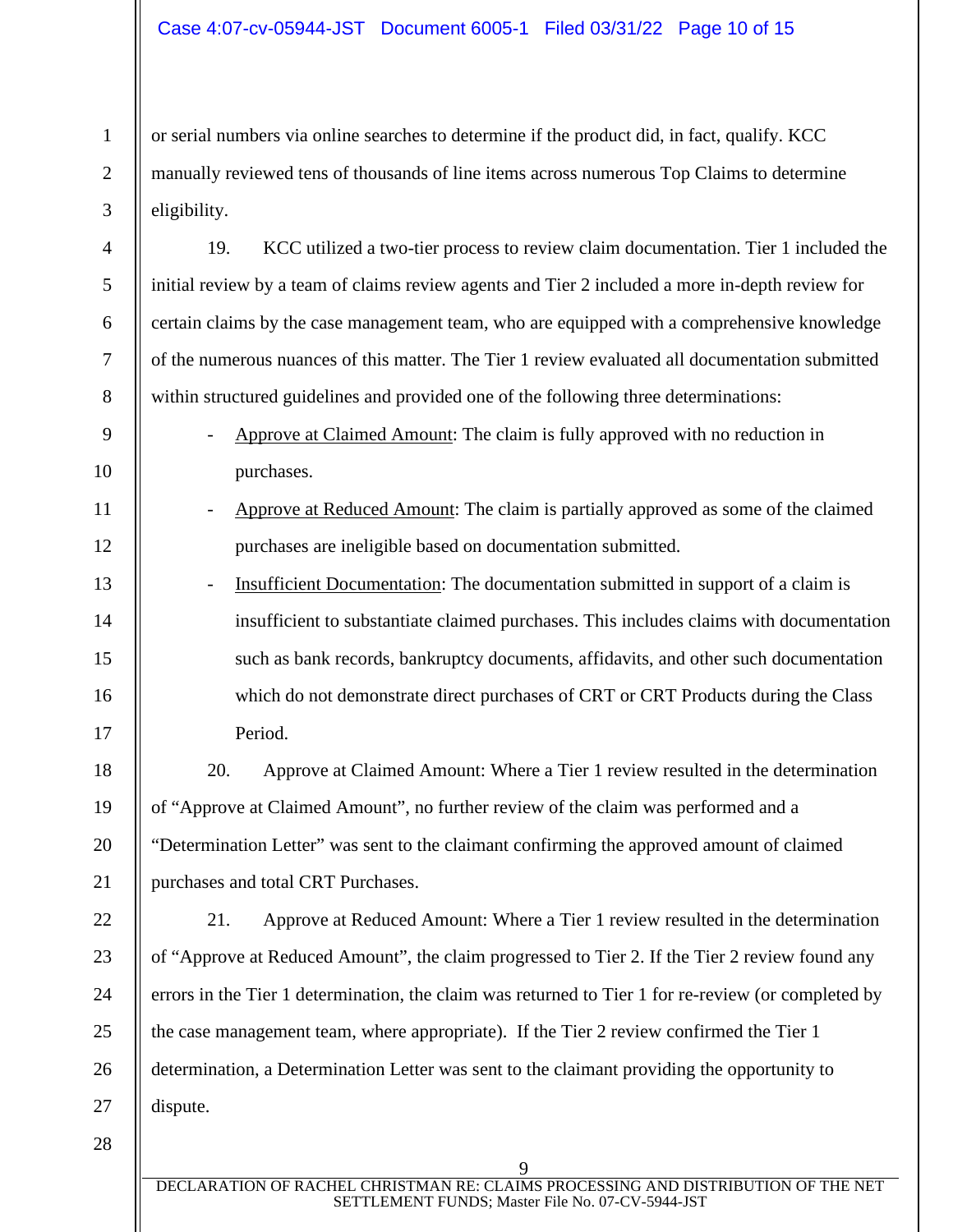2

3

4

5

6

7

8

9

10

11

12

13

14

15

16

17

18

19

20

21

24

25

26

27

28

22. Insufficient Documentation: Where a Tier 1 review resulted in the determination of "Insufficient Documentation", the claim progressed to Tier 2. If the Tier 2 review found any errors in the Tier 1 determination, the claim as returned to Tier 1 for re-review (or completed by the case management team, where appropriate). If the Tier 2 review confirmed the Tier 1 determination, KCC reached out to the claimant to request additional documentation that clearly demonstrated qualifying purchases.

23. Determination Letters were mailed and/or emailed on a rolling basis to Top Claims as claim reviews were completed. All disputes received were reviewed with Class Counsel before a final dispute response was provided to the claimant. In some cases, Class Counsel was involved in communications with claimants and/or their representatives or counsel as well as the resolution of disputes.

24. The final status of claims received by KCC as of the date of this declaration are detailed as follows:

25. Withdrawn and Duplicate Claims: Of the 4,080 filed claims, 307 were marked as duplicate claims and 1,362 were withdrawn by the claimant, the vast majority of which were withdrawn in response to a request for documentation and/or Notice of Deficient Claim.

26. Approved Claims: KCC has identified 1,834 valid claims, with total qualifying and eligible purchases amounting to \$7,509,205,905.76 in Calculated CRT Purchases. KCC's detailed and thorough review process therefore identified and eliminated invalid claims or portions of claims equaling \$11,521,511,132.69 in Calculated CRT Purchases, or 60.54% of the Calculated CRT Purchases originally claimed.

22 23 27. Rejected Claims: The 577 remaining claims have been rejected for the reasons identified below:

• 316 claims were rejected because the claimant's response to the Notice of Deficient Claim and/or the Request for Documentation did not provide sufficient information or documentation to substantiate the claim, or the claimant did not respond;

• 234 claims were rejected because the claim was deemed to be fraudulent;

DECLARATION OF RACHEL CHRISTMAN RE: CLAIMS PROCESSING AND DISTRIBUTION OF THE NET SETTLEMENT FUNDS; Master File No. 07-CV-5944-JST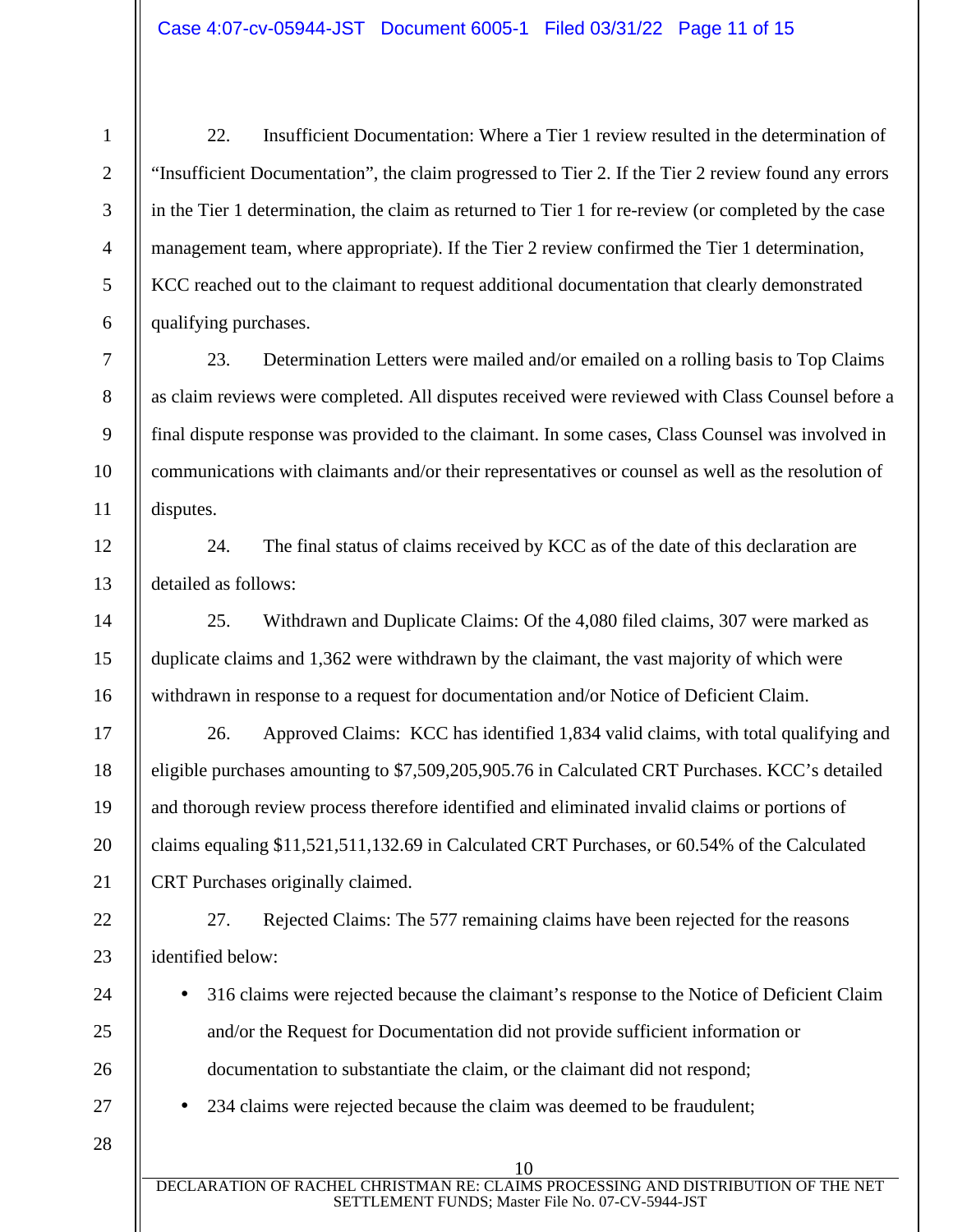2

3

4

5

6

7

8

9

10

11

12

13

14

15

16

17

18

25

26

27

28

- 23 claims were rejected because the entirety of the purchases claimed were either indirect purchases of CRTs or CRT Finished Products manufactured by the Defendants or Co-Conspirators, or were CRTs or CRT Finished Products manufactured by a non-Defendant or Co-Conspirator;
	- 2 claims were rejected because the entirety of the purchases claimed were not CRTs or CRT Finished Products; and
- 2 claims were rejected because the claimant entities were subsidiaries and/or affiliates of Defendants or Co-Conspirators and thus are not members of the class.

All claimants whose claims were rejected were sent Notices of Deficient Claim and/or Notices of Rejected Claim and provided an opportunity to respond, as described in ¶ 10 and ¶ 12 above. A list of these 577 ineligible claims identifying the reason for ineligibility for each is attached hereto as Exhibit B.

28. During the course of the deficiency and documentation review, KCC had thousands of email exchanges and telephone conversations with claimants and/or their representatives or counsel and mailed over 3,000 letters in an effort to resolve deficiencies and anomalies on the filed claims and to complete the claim documentation review. KCC has notified, via mail, email, or both (where applicable), all filed claims of the final determination of their claims.

## **Net Settlement Funds Amounts**

19 20 21 22 23 24 29. KCC has performed a thorough audit of the individual settlement funds and can confirm that after the addition of interest earned on the consolidated funds and after the deduction of Court-authorized attorneys' fees and expenses, litigation expenses and costs, and the class representative plaintiff awards proportionately from each settlement fund, the balance of Settlement Funds to be distributed is \$143,930,610.22 as of the date of this declaration. This breaks out to:

- \$5,185,958.08 from the Chunghwa Settlement (the "Chunghwa Fund")
- \$9,809,088.96 from the Philips Settlement (the "Philips Fund")
- \$11,986,717.96 from the Panasonic Settlement (the "Panasonic Fund")
- \$17,167,472.94 from the LG Settlement (the "LG Fund")

11 DECLARATION OF RACHEL CHRISTMAN RE: CLAIMS PROCESSING AND DISTRIBUTION OF THE NET SETTLEMENT FUNDS; Master File No. 07-CV-5944-JST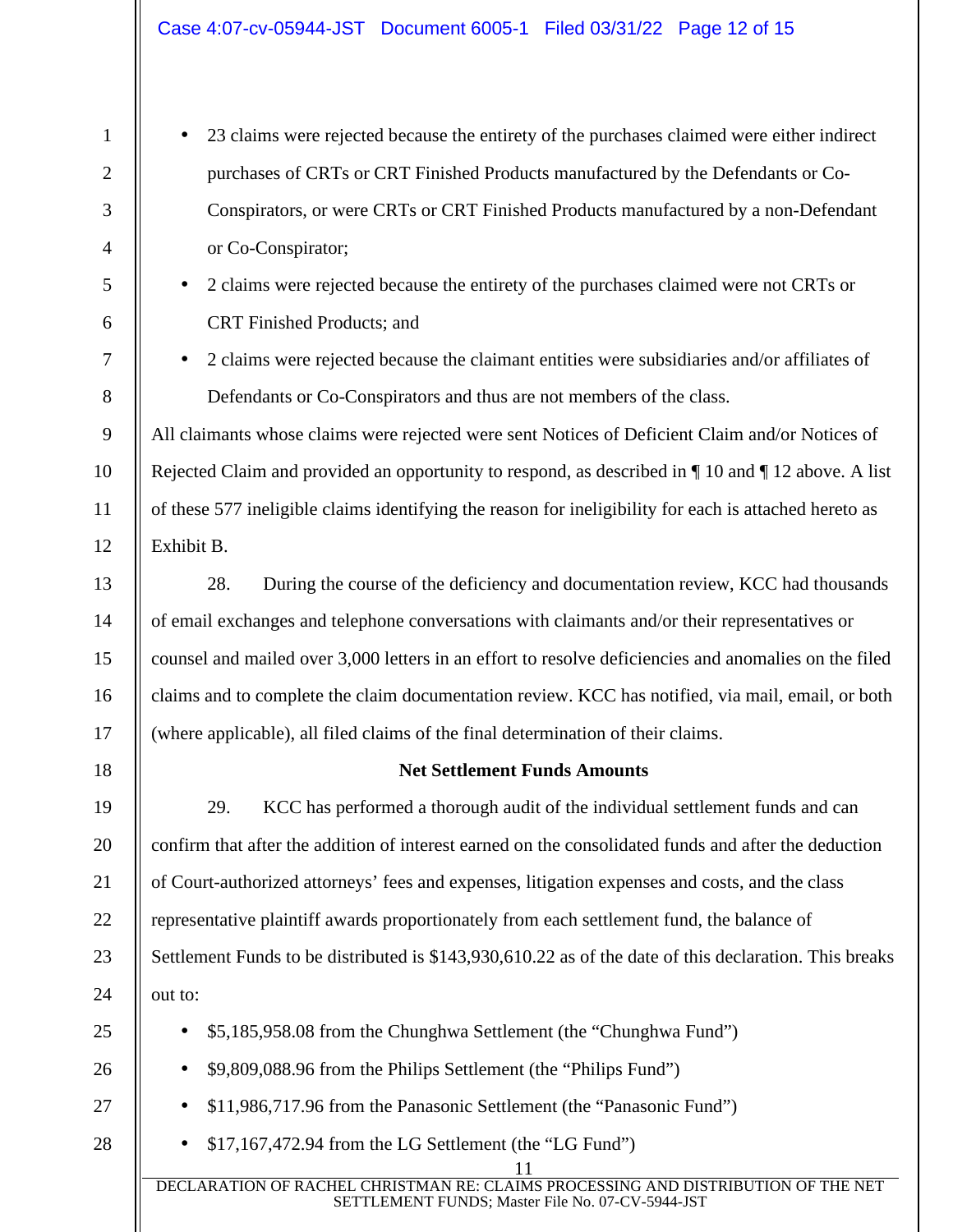• \$9,287,035.41 from the Toshiba Settlement (the "Toshiba Fund")

• \$9,274,837.82 from the Hitachi Settlement (the "Hitachi Fund")

| 3                | \$22,787,892.66 from the Samsung SDI Settlement (the "Samsung Fund")<br>$\bullet$                                                |
|------------------|----------------------------------------------------------------------------------------------------------------------------------|
| $\overline{4}$   | \$6,670,500.74 from the Thomson/TDA Settlement (the "Thomson Fund")                                                              |
| 5                | \$51,761,105.65 from the Mitsubishi Settlement (the "Mitsubishi Fund")<br>$\bullet$                                              |
| 6                | 30.<br>To date, KCC has billed and been paid \$485,513.73. This amount represents the                                            |
| $\boldsymbol{7}$ | cost to facilitate the six notice phases addressed in $\P$ 3(a) - 3(e) herein. With the exception of some                        |
| $8\,$            | notice related costs, KCC has not been paid for additional notice costs and claims administration                                |
| 9                | work performed from September 11, 2015 through December 31, 2021 in the amount of                                                |
| 10               | \$1,291,445.86. This amount represents the cost of Collection and Evaluation of Claim Forms and                                  |
| 11               | Claim Documentation Review as discussed in $\P$ 6 – 28 herein. Finally, KCC estimates that the                                   |
| 12               | remaining work will cost \$70,660.76 in additional administration fees. This amount represents the                               |
| 13               | cost of distribution to Class Members and the closing of the case in KCC's files. Attached hereto as                             |
| 14               | Exhibit C is an accounting of the amounts incurred but not paid as well as the estimated amount of                               |
| 15               | administration fees remaining.                                                                                                   |
| 16               | 31.<br>Additionally, a reserve of \$250,000 is being held out of the Net Settlement Funds                                        |
| 17               | for any unforeseen concerns or tax liability. Should the requested administrative fees be approved,                              |
| 18               | the funds remaining for distribution to approved claimants after withholding the reserve and                                     |
| 19               | administrative fees <sup>3</sup> will be $$142,318,503.60$ .                                                                     |
| 20               | <b>Calculation of Approved Claim Amounts</b>                                                                                     |
| 21               | 32.<br>KCC administered each settlement fund separately in accordance with the class                                             |
| 22               | definition of that settlement fund. To calculate the payment amounts to approved claimants, KCC                                  |
| 23               | first evaluated each Approved Claim to remove ineligible purchases, as described above in $\P$ 9.                                |
| 24               | KCC also removed all purchases from Opt-Out Claimants of products purchased from the                                             |
| 25               | Defendant(s) from whose settlement an Opt-Out Claimant had excluded itself (i.e., if an Opt-Out                                  |
| 26               | Claimant had excluded itself from the Panasonic Settlement, any Panasonic purchases included in                                  |
| 27               | $3\,\mathrm{T}$ To the extent this reserve is not required, these funds would be combined with the funds from                    |
| 28               | uncashed checks and distributed in like manner in accordance with the instructions provided by the<br>Court for uncashed checks. |
|                  | 12<br>DECLARATION OF RACHEL CHRISTMAN RE: CLAIMS PROCESSING AND DISTRIBUTION OF THE NET                                          |
|                  | SETTLEMENT FUNDS; Master File No. 07-CV-5944-JST                                                                                 |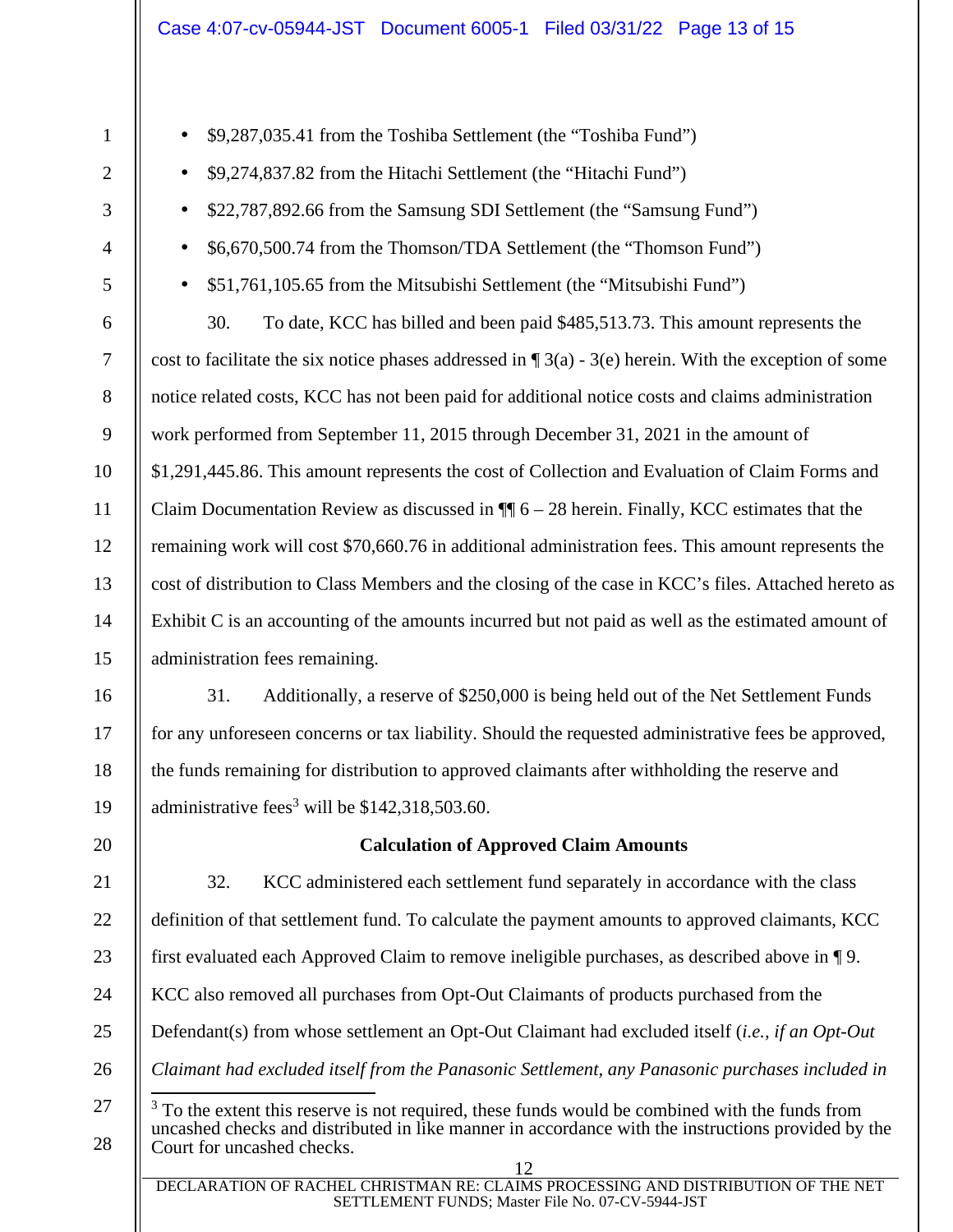*the claim were removed*). Opt-Out Claimants likewise did not receive a *pro rata* share from the Settlement Fund from which the claimant opted out.

1

2

3

4

5

6

7

8

33. After removal of ineligible purchases, the sum of eligible purchases of CRT tubes, CRT computer monitors, and/or CRT color televisions was converted to Calculated CRT Purchases to arrive at the approved amount for each approved claim. The sum of each claimant's Calculated CRT Purchases was then divided by the sum of all valid and approved Calculated CRT Purchases for each settlement fund, the result of which determined each claimant's *pro rata* share (%) of each settlement fund.

9 10 11 12 13 14 15 16 17 18 19 20 21 22 23 24 34. A strict *pro rata* distribution of the Net Settlement Funds would result in 374 claimants receiving payments of less than \$10.00, ranging from \$0.19 to \$9.93. Based on KCC's previous experience, checks of less than \$10.00 are less likely to be cashed. In addition, the value of some checks issued according to a strict *pro rata* distribution would be less than the administration costs to issue and mail the check. Uncashed checks often result in additional delays as well as administration costs related to tracking uncashed, expired checks and reissuing checks to replace them. (The estimated future administration costs set forth in Exhibit C hereto are based on the issuance of checks valued at \$10.00 or more; if checks of lesser value are issued, KCC's estimate for such costs would increase.) Class Counsel, therefore, has recommended that each claimant be paid at least \$10.00. KCC thus re-calculated the payment for each of the 374 claims (20.39% of all approved claims) that would have resulted in a payment of less than \$10.00 under a strict *pro rata* distribution. The proposed distribution amount for each approved claimant is listed in Exhibit D. The proposed distributions total \$142,318,494.27, which is \$9.33 less than the funds remaining for distribution to approved claimants referenced in ¶ 31 above due to rounding. The top 113 approved claimants (6.16% of all approved claims) would receive \$140,932,053.89, or 99.03%, of the proposed distributions.

25 26 27 28 35. A schedule of all claimants with each approved claimant's strict *pro rata* share of each Settlement Fund is attached hereto as Exhibit E. For each Settlement Fund, the schedule indicates the total amount of approved purchases claimed, in Calculated CRT Purchases calculated as described in footnote 2 above, as well as the proposed funds to be distributed from it: